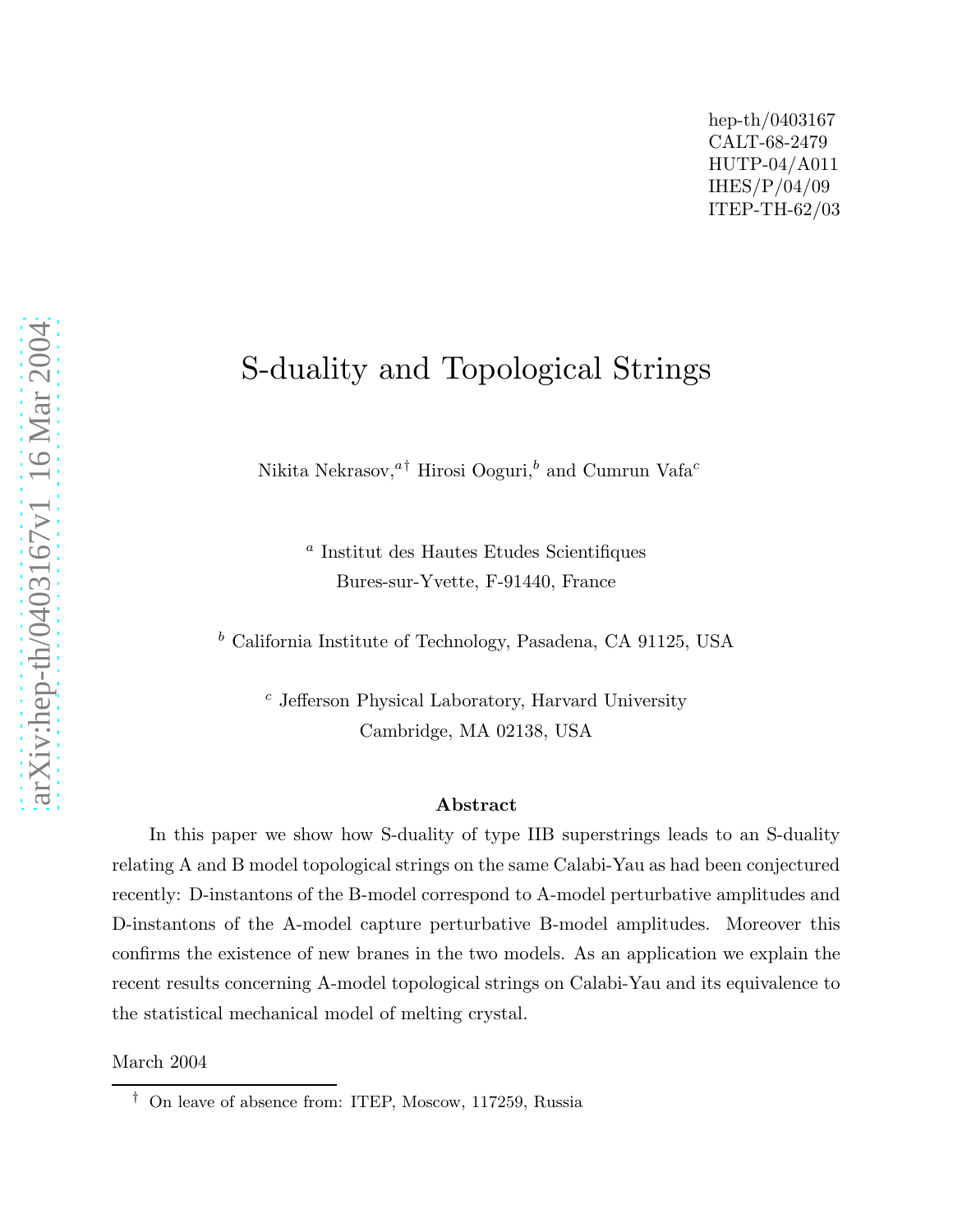# 1. Introduction

Topological strings come in many types, of which A and B models have been most thoroughly investigated. In the perturbative A model version Kähler geometry of the Calabi-Yau is probed while in the B model version the complex geometry of the Calabi-Yau is captured. On the other hand there is an intriguing role reversal when it comes to the Dbranes: The D-branes of A-model correspond to Lagrangian submanifolds, which naturally couple to the holomorphic 3-form, whereas the D-branes of the B-model correspond to holomorphic submanifolds, which naturally couple to Kähler structure.

In a recent paper [\[1](#page-12-0)] it was conjectured that this is not accidental and that there is an S-duality relating the A and B model topological strings on the same Calabi-Yau, where D-brane instanton amplitudes of the B-model are computed by worldsheet instantons of the A-model and non-perturbative A-model amplitudes correspond to the B-model perturbative amplitudes. This duality in particular predicts the existence of additional branes called "NS 5-brane" in the A-model and "NS 2-brane" in the B-model. This duality conjecture was motivated by explaining the equivalence of the B-model topological string on the twistorial Calabi-Yau  $\mathbf{CP}^{3|4}$  [[2\]](#page-12-0) with the S-dual A-model topological string on the same Calabi-Yau. The two were conjectured to be related by a Montonen-Olive S-duality [\[1](#page-12-0)].

On the other hand a while back it was shown in  $|3|$  that the D1 and D(-1) brane instantons of the B-model are counted by the A-model worldsheet instantons. More recently a description of A-model on Calabi-Yau as the statistical mechanical model of melting crystal was discovered in[[4](#page-12-0)]. This was also interpreted as relating the A-model worldsheet instantons to  $D1$  and  $D(-1)$ -branes which would make more sense in a B-model context [\[5](#page-12-0),[6\]](#page-12-0). Also, B model-like gauge-theoretic calculations were mapped to the A model worldsheet calculations with the topological gravity observables turned on in [\[7](#page-12-0)]. If there is an S-duality between A and B models on the same manifold these statements could be expected to be a consequence.

In this paper we explain how the S-duality of type IIB superstring in ten dimensions *implies* the S-duality between A and B model topological strings on the same manifold.<sup>1</sup> Moreover we show how the results of [\[5](#page-12-0),[6\]](#page-12-0) may be viewed as an application of this S-duality. In particular the S-dual of  $D(-1)$  and D1 brane correspond to removing "atoms" or "edges"

<sup>1</sup> To be precise, the S-duality of type IIB superstrings leads to the statement that D-brane instantons of B-model are captured by A-model worldsheet instantons. The reverse statement follows by mirror symmetry.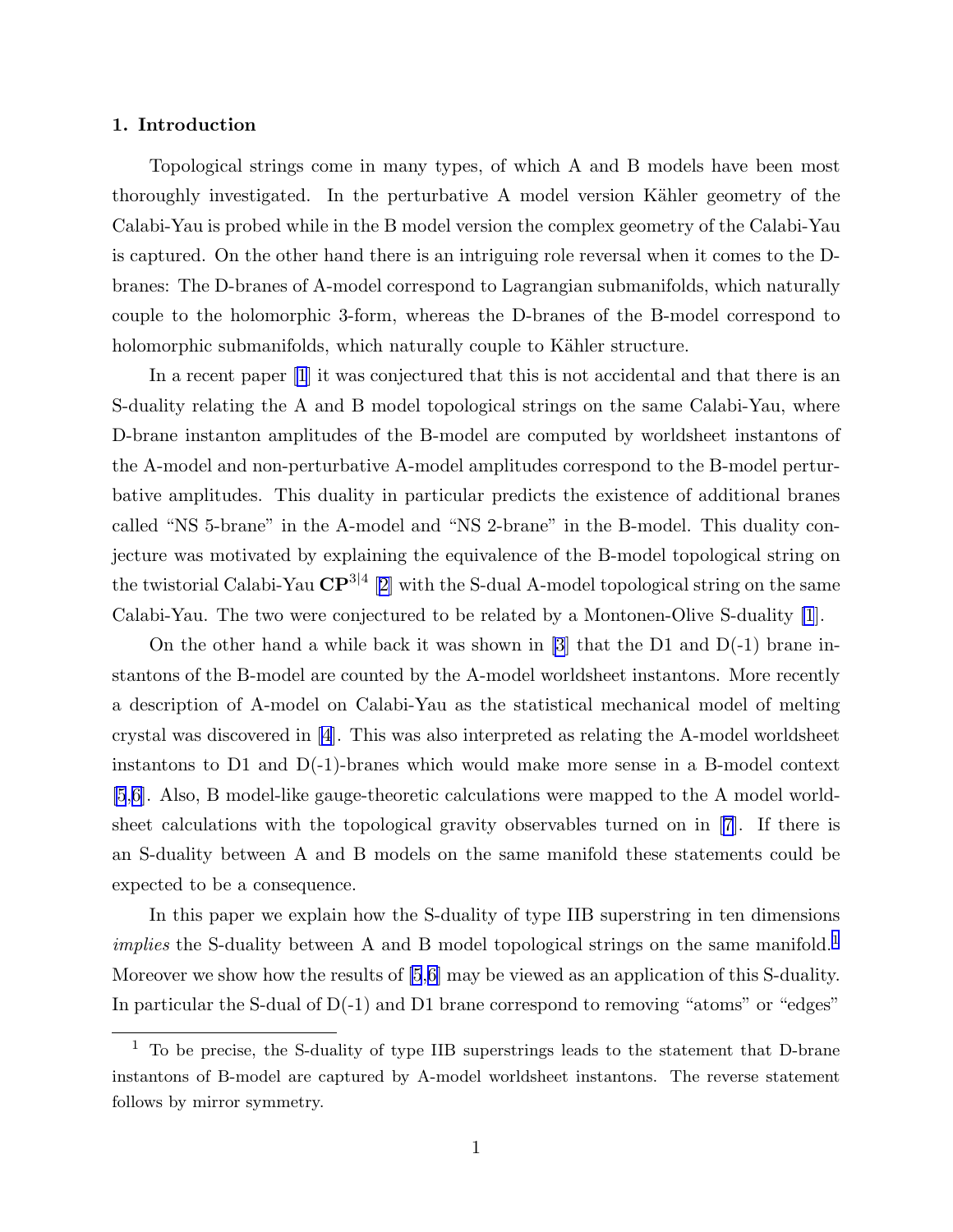from the Calabi-Yau crystal introduced in [\[4](#page-12-0)]. They are gravitational quantum foam in the A-model setup and can be interpreted as blowing up the A-model geometry along the branes.

It is natural to consider applications of these ideas to the twistorial Calabi-Yau in the absence of any extra branes, where we consider the pure gravitational theory: In particular the S-dual of D(-1) and D1 branes of the B-model on  $\mathbf{CP}^{3|4}$  at B-model strong coupling are quantumfoam in the twistor space  $\mathbb{CP}^{3|4}$  in the weakly coupled A-model [[8\]](#page-12-0)<sup>2</sup>. Moreover in the B-model setting the D1 branes can be viewed as deforming the complex structure of twistor space [\[9](#page-12-0)] which according to the results of[[10\]](#page-12-0) can be mapped back to a quantum foam in  $\mathbb{R}^4$ . For example the D1 brane instanton wrapping a  $\mathbb{P}^1$  cycle of the twistor space, gets mapped to blowing up a point in  $\mathbb{R}^4$  [[11,12\]](#page-12-0). These are quite exciting as they would lead to a stringy description of quantum foam for  $\mathcal{N} = 4$  conformal supergravity! In fact some aspects of quantum foam for ordinary conformal gravity has been studied a long time ago [\[13](#page-12-0)].

The organization of this paper is as follows: In section 2 we review some basic facts about S-duality for type IIB superstring. In section 3 we show how this leads to an S-duality for topological strings mapping D-instantons of the B-model to worldsheet instantons of the A-model. In section 4 we consider an application of this idea and show how this leads to the picture proposed in [\[5](#page-12-0),[6\]](#page-12-0) for computing A-model amplitudes in terms of Dinstantons. In section 5 we complete the discussion of S-duality by extending it to the mirror statement.

#### 2. S-duality for type IIB superstrings

In this section we briefly recall certain aspects of S-duality for type IIB superstrings in ten dimensions which is relevant for us. We will be concentrating on the  $\mathbf{Z}_2 \subset SL(2,\mathbf{Z})$ subgroup of the S-duality group corresponding to strong/weak string coupling exchange. We will call the two dual theories by  $B$  and  $A$  (note that  $A$  does not refer to type IIA superstring, but to a dual type IIB superstring– the reason for the choice of the letter A becomes clear when we talk about topological strings in the next section).

<sup>&</sup>lt;sup>2</sup> This suggests that  $D(-1)$  brane instantons should also play a role in the twistorial Calabi-Yau proposed in [\[2\]](#page-12-0).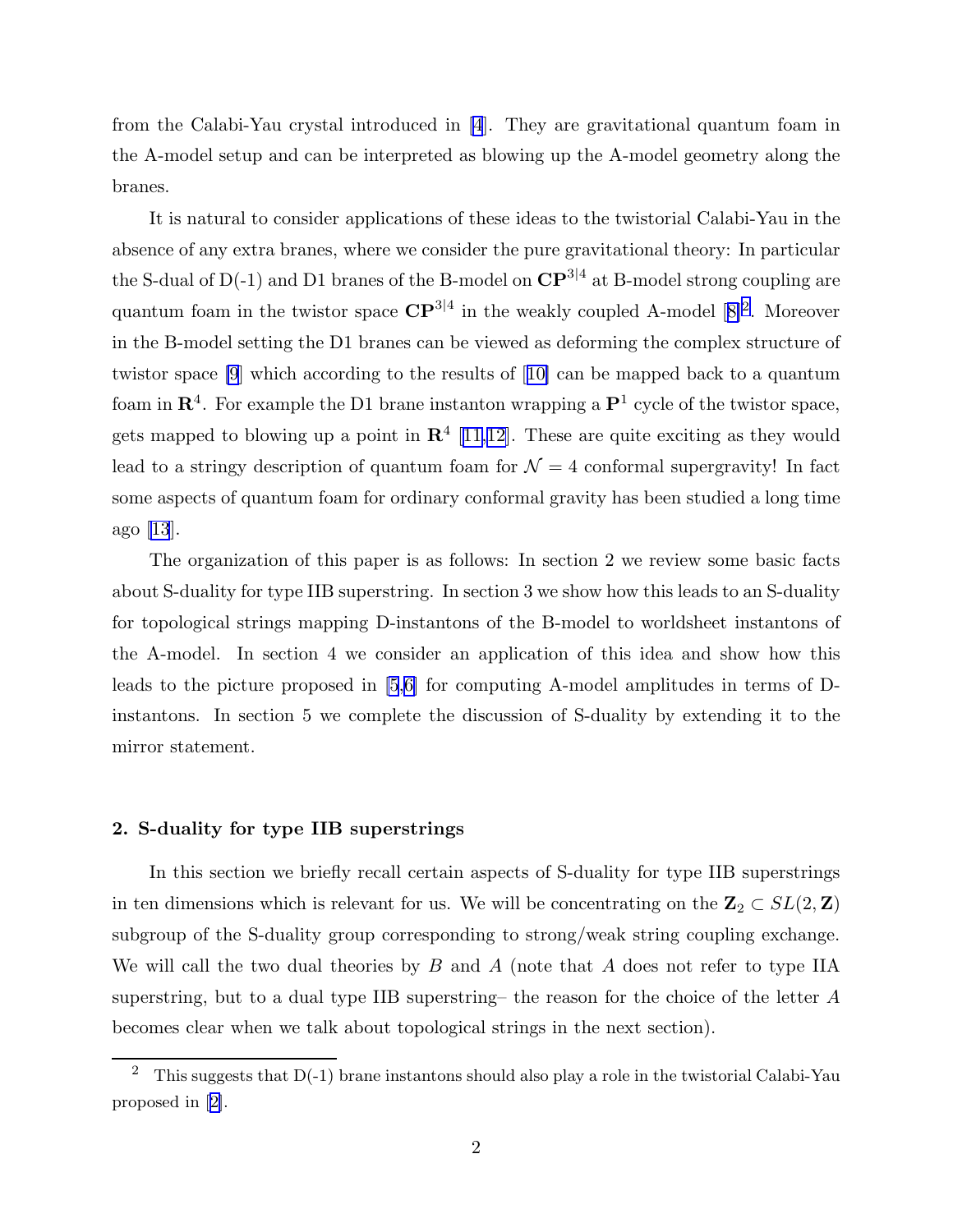<span id="page-3-0"></span>Let us denote the superstring coupling constant by  $g_B$ . The strong/weak duality relates this to a dual type IIB coupling constant which we denote by  $g_A$ :

$$
g_A = \frac{1}{g_B} \tag{2.1}
$$

As usual the coupling can be complexified, but we will deal with it in this way because all the relevant expressions are analytic. The metrics of the two theories are related by

$$
\frac{g_{\mu\nu}^B}{g_B} = g_{\mu\nu}^A.
$$
\n(2.2)

We will be interested in Calabi-Yau 3-fold backgrounds. It is natural to ask how the Kähler form k and the holomorphic 3-form  $\Omega$  of the Calabi-Yau transform under S-duality. By  $\Omega$  we mean the normalized holomorphic three form such that  $\Omega \wedge \overline{\Omega}_0$  gives the volume form. Here we vary the holomorphic form  $\Omega$  while keeping  $\overline{\Omega}_0$  fixed and so all the volume dependence in captured by the holomorphic part  $\Omega$  (*i.e.* we can view  $\Omega$  as mirror to the Kähler volume  $k \wedge k \wedge k$ . From  $(2.2)$  it follows that

$$
\frac{k_B}{g_B} = k_A \tag{2.3}
$$

$$
\frac{\Omega_B}{g_B^3} = \Omega_A \tag{2.4}
$$

Under S-duality we have the following exchange of the branes

$$
D1 \leftrightarrow F1
$$

$$
D5 \leftrightarrow NS5
$$

where  $F1$  denotes the fundamental string. It will be convenient to discuss what holomorphic configurations of D1 branes and F1 branes couple to. For D1 brane this is given by

$$
\int_{D1} \frac{k_B}{g_B} + iB_R
$$

where the first term comes from the volume of D1 brane and the second term denotes the fact that D1 brane is charged under the RR 2-form field  $B_R$ . Similarly holomorphic  $F1$ couples to

$$
\int_{F1} k_A + iB_{NS}
$$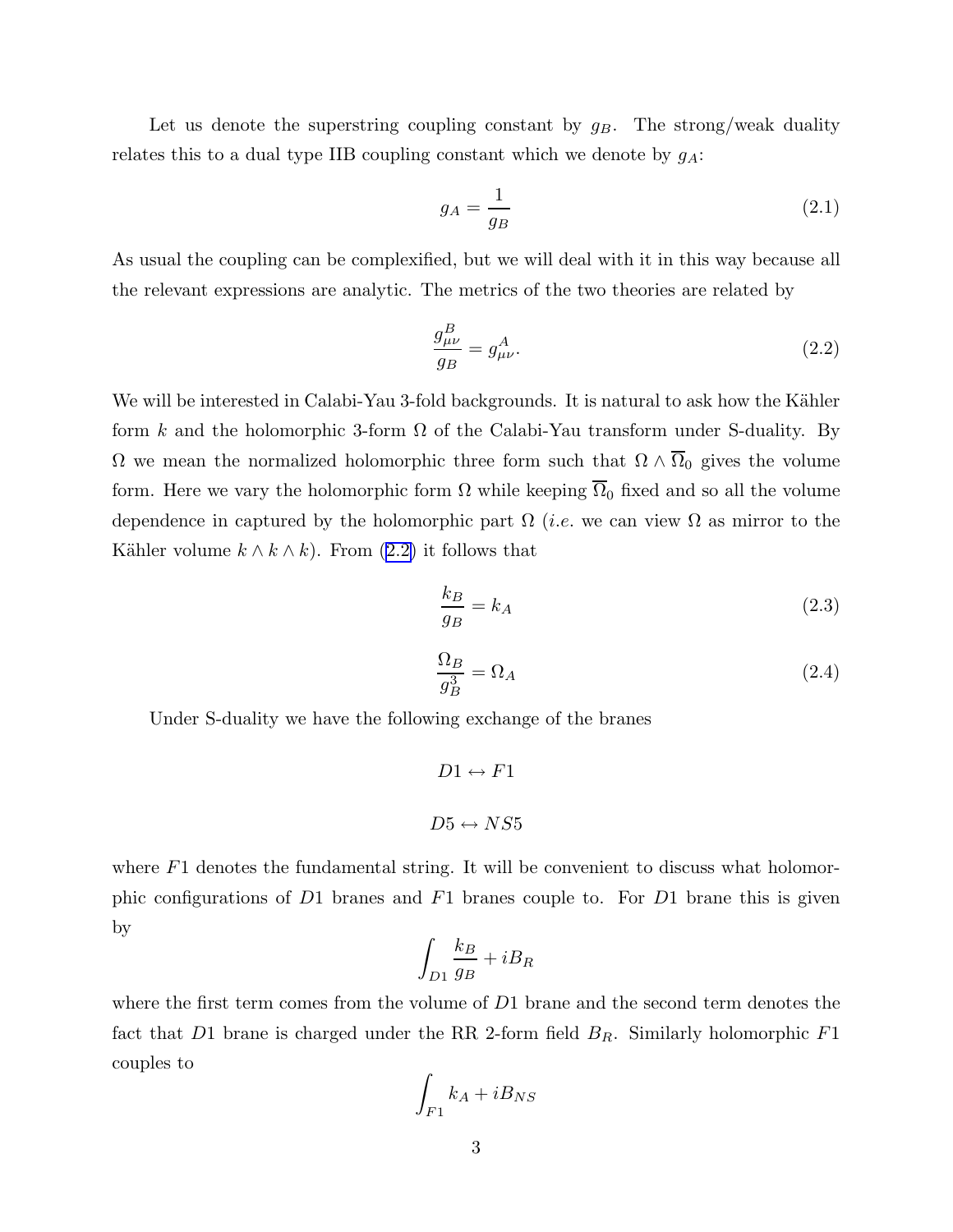where  $B_{NS}$  denotes the NS-NS 2-form field. It is natural to define the fields

$$
\hat{k}_B = k_B + ig_B B_R
$$
  

$$
\hat{k}_A = k_A + i B_{NS}
$$

in terms of which the holomorphic D1 brane couples to  $\hat{k}_B/g_B$  and the holomorphic F1 branes couple to  $\hat{k}_A$ . Under S-duality we have the map

$$
\frac{\hat{k}_B}{g_B} = \hat{k}_A
$$

reflecting the fact the  $D1$  and  $F1$  exchange under S-duality. This is what replaces  $(2.3)$ when the B-fields are turned on. For simplicity of notation for the rest of the paper we drop the hats and denote the Kähler forms, including the B fields by  $k_B$  and  $k_A$ .

# 3. Type IIB superstrings and A and B model topological strings

Consider type IIB superstrings compactified on a Calabi-Yau threefold M. Consider the topological strings on M. There are two versions, A and B, of topological strings on M and they are known to compute 'F-terms' for type IIB superstrings: B-model topological strings compute F-terms for vector multiplets[[14,15\]](#page-12-0), and A-model topological strings computes F-terms for hypermultiplets of type IIB superstrings [\[15](#page-12-0)]. For each worldsheet genus h, each topological string computes correction for a different, but unique F-term. Moreover the topological string amplitude at given genus corresponds to the F-term correction in the superstring coming from the *same* genus amplitude. Thus in this way we can identify the topological string coupling constant with the superstring coupling constant, bearing in mind that each term of the topological string computes different amplitudes for the superstring. In some cases these different terms can be identified, as in the context of black holes[[16,17\]](#page-12-0).

Consider topological B-model. We ask if there are any non-perturbative corrections. Let us consider the ones coming from D1 brane instantons. These are corrections to the hypermultiplet moduli. As discussed in the previous section these couple to  $k_B/g_B$ . However, under S-duality D1 brane and F1 brane are exchanged, and the corresponding instantons get mapped to holomorphic worldsheet instantons. These are precisely the objects of relevance for the A-model topological string! Thus these D-brane instanton corrections are mapped to A-model perturbative worldsheet correction of the dual theory.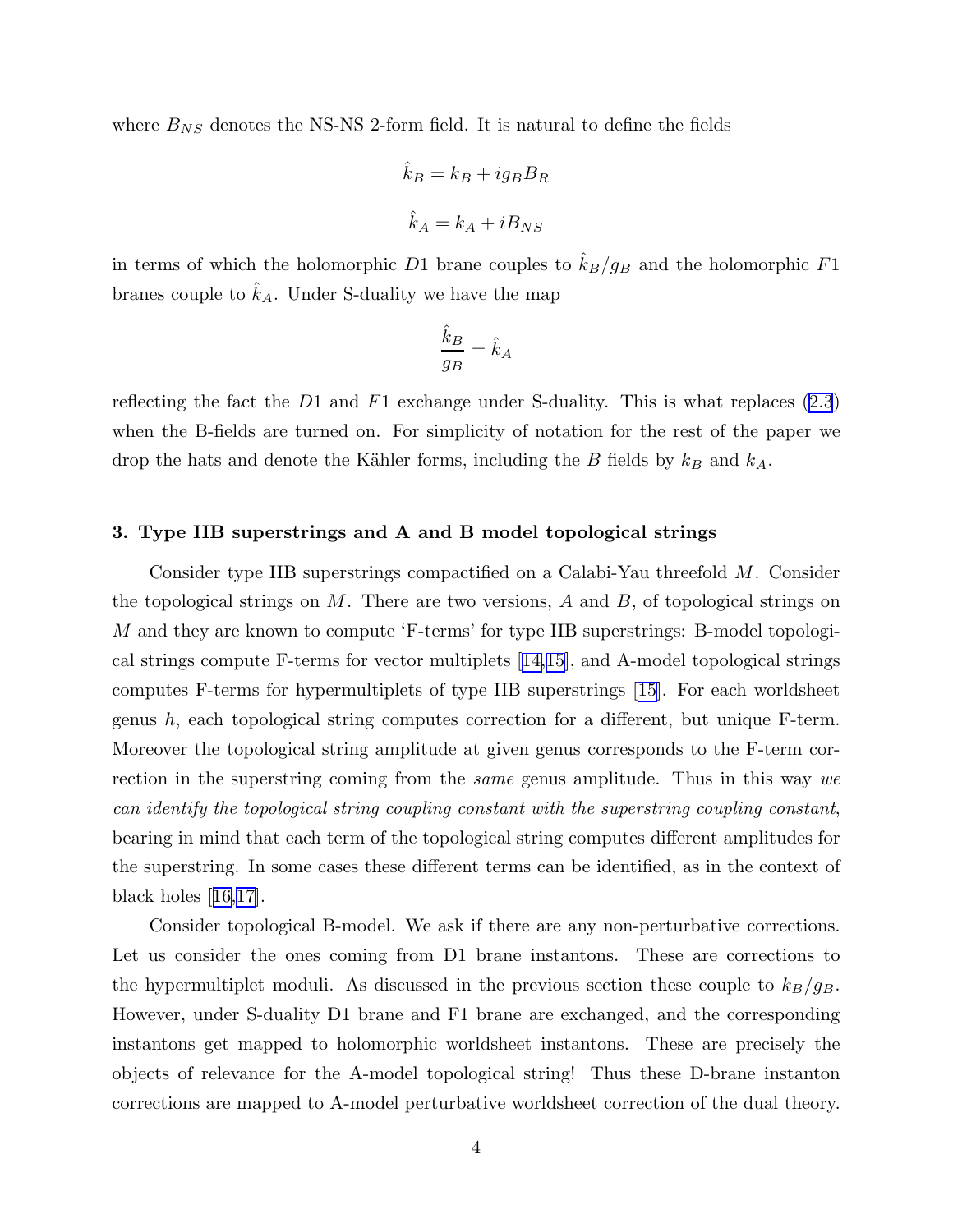<span id="page-5-0"></span>We are thus led to view the non-perturbative completion of B-model as including the perturbative modes of the dual A-model. Moreover the D1 brane instantons of the Bmodel are captured by the dual worldsheet A-model instantons on the same manifold. This was conjectured in [\[1](#page-12-0)] and we now see it can be inferred from superstring S-duality for type IIB superstrings. In particular we have

$$
g_A = 1/g_B
$$
  

$$
k_A = k_B/g_B
$$

What is the interpretation of the various D-branes in the dual A-model? The interpretation of D5 brane dual is an NS 5-brane. This provides evidence for the existence of a new brane in A-model, which was conjectured in [\[1](#page-12-0)]. It is also natural to expect that a holomorphic Chern-Simons theory lives on this NS 5-brane, as would follow from type IIB string duality.

The story for D1 branes and  $D(-1)$  brane instantons are expected to be more tricky as we know from superstrings. Consider in particular a contribution in the B-model involving  $N$  D(-1) brane instantons and a D1 brane wrapped over a 2-cycle class (c). These should contribute to the amplitude by a factor of

$$
\exp[-N/g_B - k_B(C)/g_B] = \exp[-Ng_A - k_A(C)]
$$
\n(3.1)

This factor for the A-model is not the usual one and in particular the  $g_A$  appears in a very different way from the conventional form. However in fact this form of the contribution anticipatesa periodicity in  $g_A$  by shifting by  $g_A \to g_A + 2\pi i$  which was predicted in [[3\]](#page-12-0) based on considerations of embedding topological string in superstrings and viewing it as counting wrapped D2 brane degeneracies. Thus it means that  $D(-1)$  brane and D1 branes repackage the A-model amplitudes in a different way.

In fact the story is much better: This form of the A-model expansion is deeply connected to the recent discovery of the description of A-model topological strings on CalabiYauas a melting crystal |4| reformulated as a  $U(1)$  gauge theory [[5,6](#page-12-0)]. Moreover in that context the D(-1) brane and D1 brane instantons did end up having a geometric meaning in the dual A-model context: They correspond to quantum gravitational foam for the A-model, where the space was blown up along the location of  $D(-1)$  brane points and D1 brane curves of the size  $g_A$ . Thus this gives a more precise meaning as to the role of  $D(-1)$ and D1 brane instantons viewed from the dual A-model.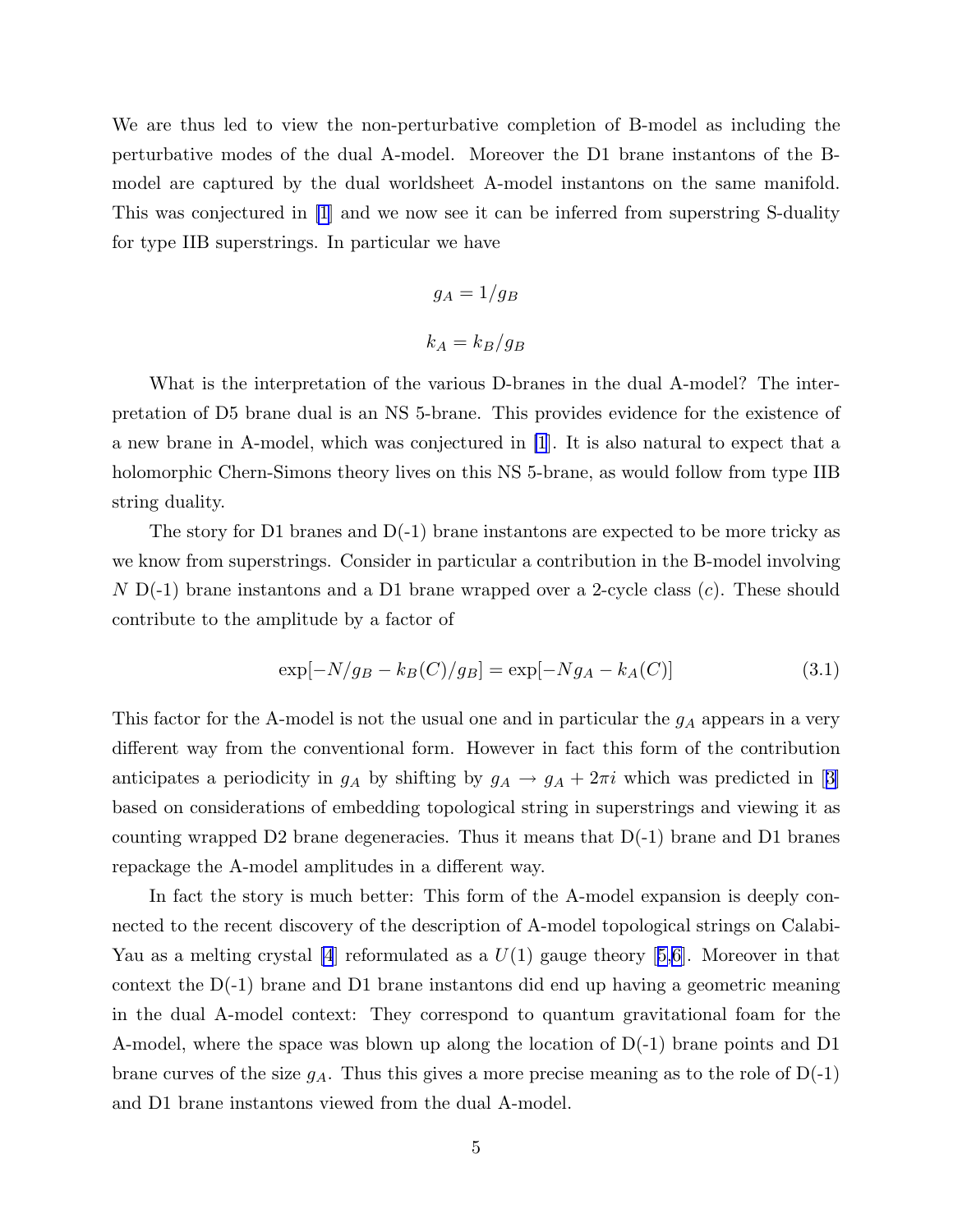So far we have only shown that S-duality predicts a duality between D1 and D(-1) brane instantons of the B-model and perturbative amplitudes of the A-model, and have made some qualitative checks. Can we use this duality to gain further insight into the A-model amplitudes? In particular can we use the D-instanton sum of the B-model as a new way to compute the A-model amplitudes?

In fact we will argue in the next section that this is possible and that it has already been done [\[5,6](#page-12-0)]!

#### 4. Holomorphic Chern-Simons and A-model

In the previous section we have argued that the A-model amplitudes should be computable by summing up the  $D(-1)$  and D1 brane instantons. The natural question is how to compute these instanton contributions directly.

There is one natural way this can be done. We can consider a single D5 brane wrapped over the Calabi-Yau. In this context the sum over the  $D(-1)$  and D1 brane instantons is the same as the sum over the various sectors of the  $U(1)$  bundle. On the D5 brane, in the topological B-model context, lives a  $U(1)$  holomorphic Chern-Simons theory [\[18](#page-12-0)]. Moreover the  $ND(-1)$  branes and D1 brane wrapped over a cycle [C] get mapped to a gauge theory configuration for holomorphic Chern-Simons having

$$
ch_3 = N
$$
  

$$
ch_2 = [C].
$$

In particular the " $U(1)$ " theory is a stringy  $U(1)$  theory which supports such non-trivial configurations. Of course holomorphic Chern-Simons will also have perturbative contributions. These will not be relevant for the above instanton terms, if we wish to compute A-model closed string amplitudes. So roughly speaking we wish to compute

$$
Z_{hCS}/Z_{hCS}^{pert.}\,,
$$

and we are organizing the instanton sum, using([3.1](#page-5-0)) as

$$
\exp\left[-g_A \int ch_3 - \int k_A \wedge ch_2\right]
$$

We thus expect to have a  $U(1)$  gauge theory with the above weight which is morally the non-perturbative contributions of the holomorphic Chern-Simons.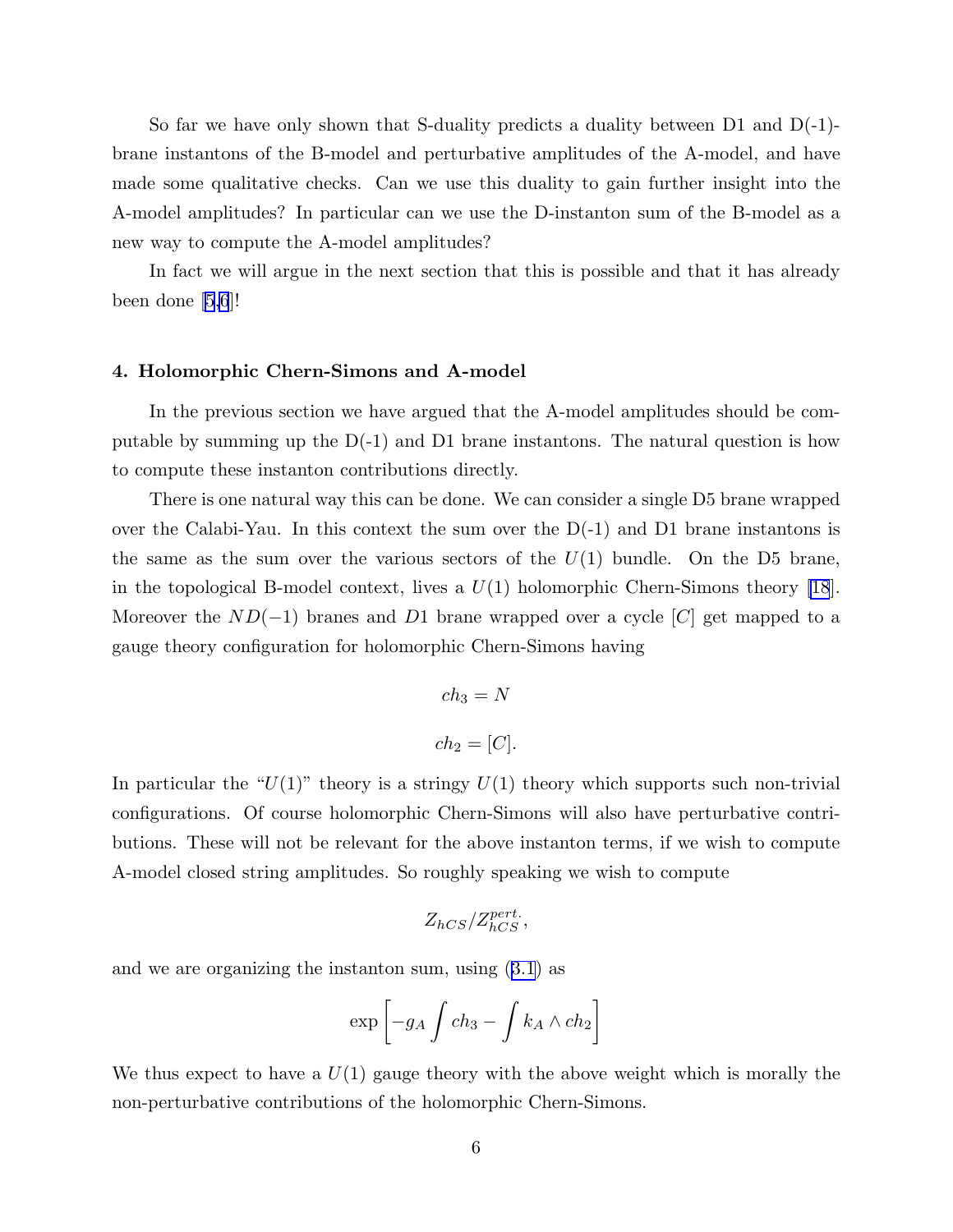There are two proposals for what this gauge theory may be[[5,6](#page-12-0)]. The formulation in [\[5](#page-12-0)] involves a twisted version of maximally supersymmetric Yang-Mills on the Calabi-Yau. The one in [\[6](#page-12-0)] is morally equivalent to holomorphic Chern-Simons theory on the Calabi-Yau(in the sense that it "counts" holomorphic bundles defined mathematically in [[19\]](#page-13-0)). It is not known if the two are equivalent. Both of them localize to holomorphic bundles (or more precisely ideal sheaves) on the Calabi-Yau.

Letus discuss the one in [[5\]](#page-12-0) from the perspective of the present paper: If we think about the D5 brane in the superstring, it supports the partially twisted maximally supersymmetric Yang-Mills theory. Its instanton equations (for N D5 branes) are given by:

$$
F_A^{2,0} = \bar{\partial}_A^{\dagger} \varphi
$$
  
\n
$$
F_A^{0,2} = \partial_A^{\dagger} \bar{\varphi}
$$
  
\n
$$
F_A^{1,1} \wedge k^2 = [\varphi, \bar{\varphi}] + \lambda \cdot k^3
$$
\n(4.1)

where  $\varphi$  is the adjoint-valued (3,0)-form on the worldvolume of the brane, which is the twisted complex Higgs field of the six dimensional gauge theory. The equations (4.1) depend on the choice of complex structure, and Kähler structure. However, as it often happens with the twisted gauge theories, small variations of the Kähler structure should not affect gauge theory correlation functions.

Moreover, on Calabi-Yau manifolds, on the solutions of  $(4.1)$  the  $(3,0)$ -form vanishes,  $\varphi = 0$ . Then the equations (4.1) can be reformulated as  $F_A^{0,2} = 0$  and its conjugate, while the last equation together with ordinary  $U(N)$  gauge symmetry combine to the complexified gauge symmetry,  $GL(N, \mathbb{C})$ . But then we are discussing precisely the equations of motion of the holomorphic Chern-Simons theory on the same manifold, modulo complex gauge transformations, which is the gauge symmetry of hCS!

We should be more careful, though. In the physical D5 brane theory there are four scalars, of which two are twisted into  $\varphi, \bar{\varphi}$ , while the other two remain intact,  $\Phi, \bar{\Phi}$ . The contribution of the instanton solution  $(4.1)$  to the gauge theory path integral is given by the ratio of determinants:

$$
\frac{\text{Det}_{\Omega^{0,0}}Ad(\Phi)\text{Det}_{\Omega^{0,2}}Ad(\Phi)}{\text{Det}_{\Omega^{0,1}}Ad(\Phi)\text{Det}_{\Omega^{0,3}}Ad(\Phi)}
$$
(4.2)

where the numerator comes from Faddeev-Popov ghosts and the fermions which couple to the equations (4.1), while the denominator comes from the fluctuations of the gauge fields A and Higgs  $\varphi$ . Now, the remarkable fact is that on Calabi-Yau manifolds the ratio of the determinants  $(4.2)$  is actually  $\Phi$ -independent, apart from inessential universal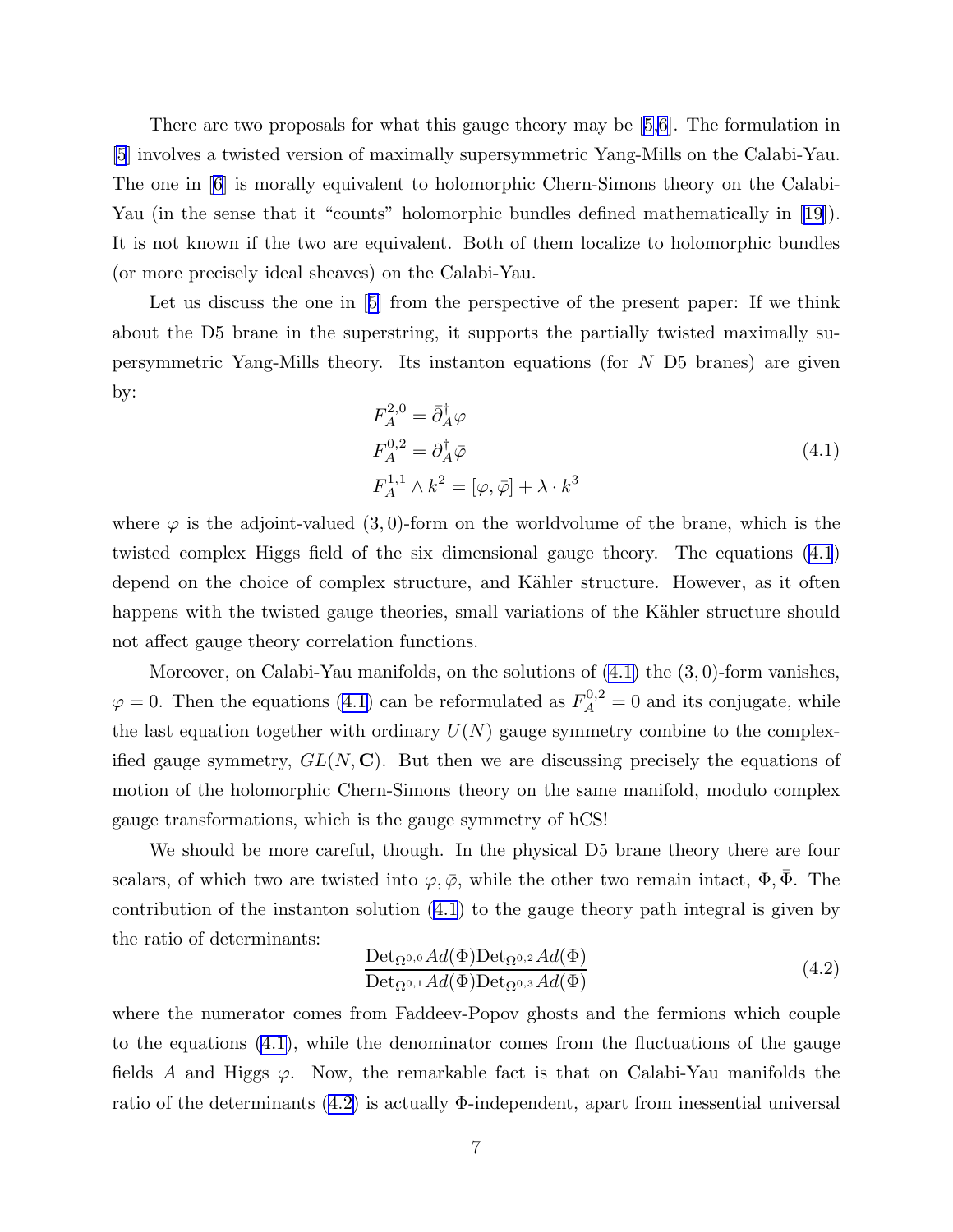perturbative piece[[5,6](#page-12-0)]. We present some details of this computation in the Appendix. This makes it possible to identify the instanton contributions with those of hCS theory, as we had anticipated from the S-duality of topological strings.

# 5. Completing the S-duality of A and B models

So far we have argued that the non-perturbative amplitudes of the B-model are captured by perturbative amplitudes of the A-model. To complete the story we need to argue, as has been conjectured in [\[1](#page-12-0)], that the non-perturbative amplitudes of the A-model are computed by the perturbative amplitudes of the B-model. This is clearly plausible, because the instantons of the A-model are D2 branes wrapped over Lagrangian 3-cycles of CY. Moreover one expects that the perturbative B-model "counts" D3 branes wrapped over Lagrangian 3-cycle. We will now present further arguments to support this. In fact this follows from mirror symmetry. If the non-perturbative amplitude of B-model is computed by perturbative amplitudes of the A-model, then the mirror statement is that the non-perturbative amplitude of the A-model is computed by perturbative amplitudes of the B-model. Thus to argue this statement it is natural to consider type IIA superstrings on a Calabi-Yau.

So consider type IIA superstring compactified on the Calabi-Yau M. To this end it is natural to promote the A-model threeform  $\Omega_A$  to

$$
\hat{\Omega}_A = \Omega_A + ig_A C_R
$$

where  $C_R$  is an RR 3-form field for type IIA superstrings. The analog of S-dual of  $C_R$  is a  $NS$  field  $C_{NS}$  whose flux corresponds to non-integrability of the complex structure. This was anticipated by mirror symmetry[[20\]](#page-13-0) and has been verified in a number of examples [\[21](#page-13-0),[22,23](#page-13-0)]. The dual three form is defined by

$$
\hat{\Omega}_B = \Omega_B + ig_B^2 C_{NS}
$$

This is forced by the condition that  $C_R \leftrightarrow C_{NS}$  under the topological S-duality, and the fact that [\(2.4](#page-3-0)) predicts

$$
\frac{\hat{\Omega}_B}{g_B^2} \leftrightarrow \frac{\hat{\Omega}_A}{g_A} \ .
$$

Note that the fact that in the A-model the worldsheet instantons can end on Lagrangian D-branes, gets mapped by the S-duality to the statement that the D1 brane instantons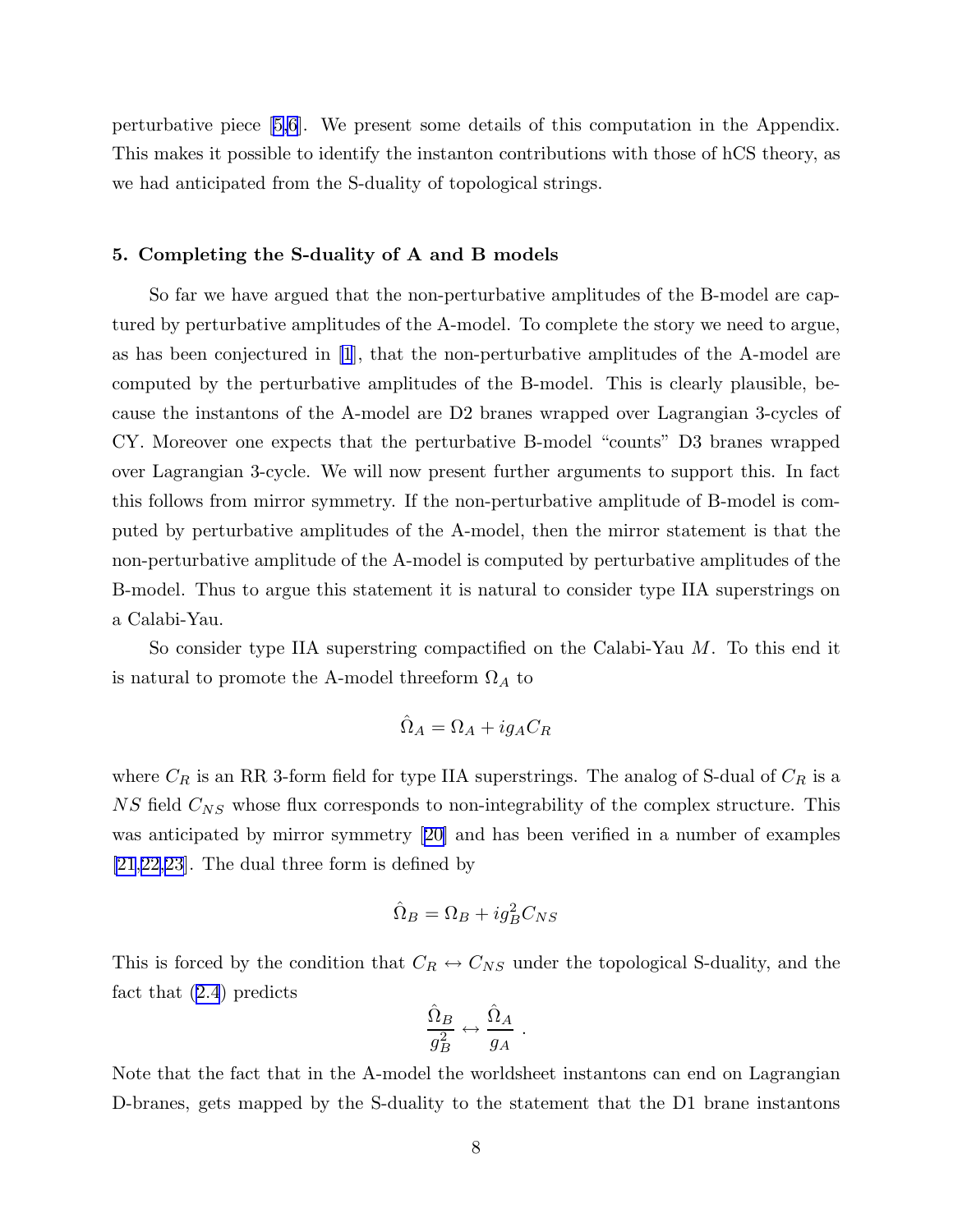can end on Lagrangian NS branes, which was called "NS 2-branes" in[[1\]](#page-12-0). Their geometric meaning is that they correspond to a source for lack of integrability of the complex structure of the Calabi-Yau in the B-model.

Let us drop the hats from  $\Omega$ 's keeping in mind that we can add these fields. As further evidence for this duality, let us recall the term considered in [\[1](#page-12-0)]: It was argued there that there is a term in the topological B-model given by

$$
\int \frac{\Omega_B \wedge dk_B}{g_B^2}
$$

note that this includes the term  $\frac{i}{g_B} \int \Omega_B \wedge dB_R$ . Another way to explain the existence of this term is to note that this is a superpotential term generated by RR flux  $H_R = dB_R$ [\[24](#page-13-0),[25\]](#page-13-0). The S-dual of the above term, using the above transformations is given by

$$
\int \frac{\Omega_A \wedge dk_A}{g_A^2}
$$

which is also generated in the A-model as explained in  $|1|$ .

That perturbative B-model can be reformulated as a sum over Lagrangian D-branes is amusing and it would be interesting to see if this leads to another computational scheme for the B-model.

# Acknowledgments.

We would like to thank M. Aganagic, S. Gukov, A. Kapustin, S. Katz, L. Motl, A. Neitzke, A. Okounkov, A. Strominger and C. Taubes for valuable discussions. In addition NN would like to thank A. Losev<sup>3</sup> for interesting discussions.

The research of NN is partly supported by  $P\Phi\Phi H$  grant 03-02-17554 and by the grant HIII-1999.2003.2 for scientific schools. The research of HO is supported in part by DOE grant DE-FG03-92-ER40701. The research of CV is supported in part by NSF grants PHY-0244821 and DMS-0244464.

<sup>&</sup>lt;sup>3</sup> In fact, A. Losev has been advocating the idea of S-dualities and even M-theories in the context of topological strings for a while [\[26](#page-13-0)].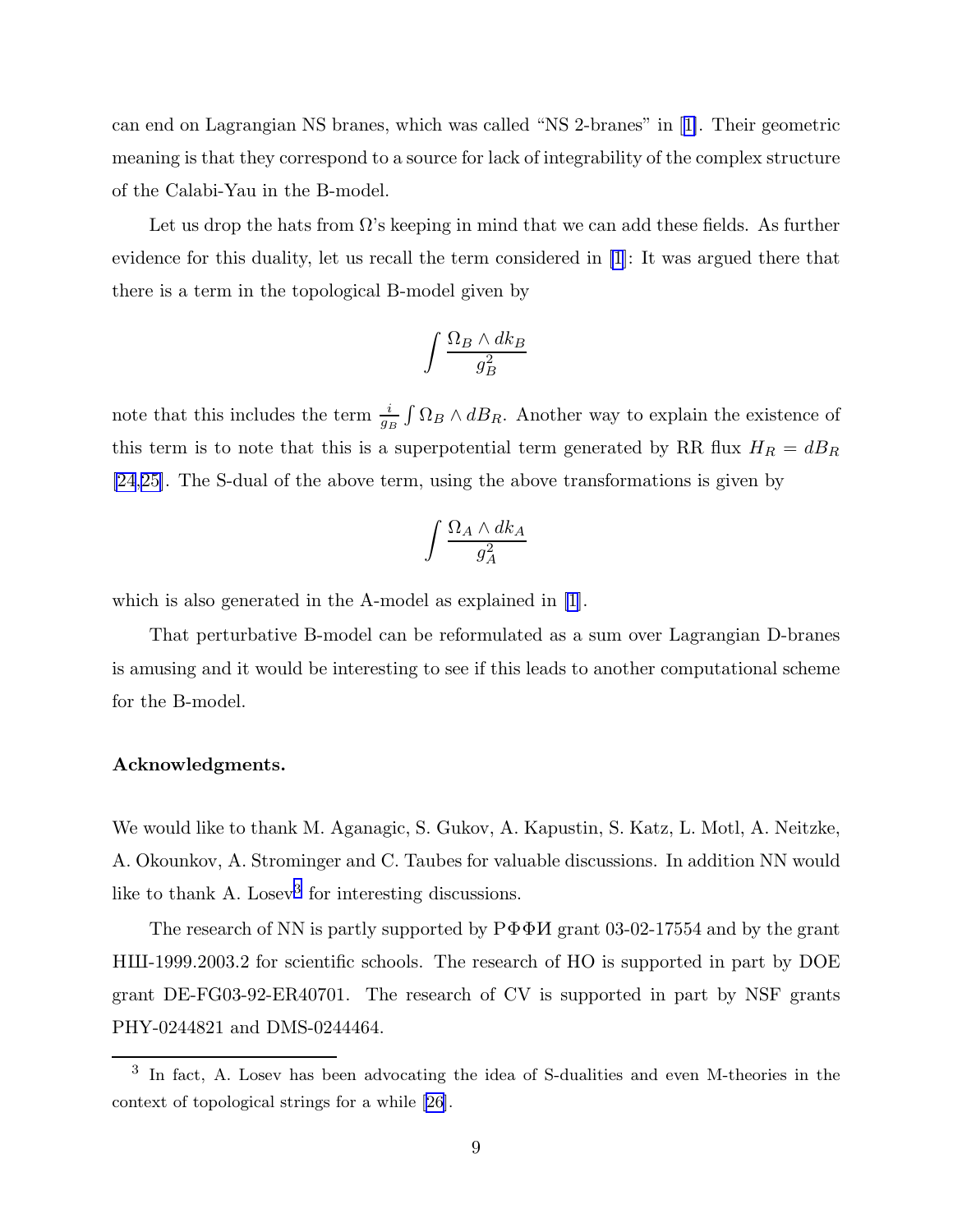## Appendix A. Instanton contribution

We consider the instanton contribution to the partition function of the maximally supersymmetric  $U(N)$  gauge theory on  $\mathbb{R}^6$ . In order to regularize the possible infrared divergencies we shall work equivariantly with respect to the rotations of  $\mathbf{R}^6$ . More precisely, in order to preserve some fermionic symmetry one should combine the rotations of  $\mathbb{R}^6$  with some R-symmetry rotations. The simplest possibility is to compensate rotation generated by the  $SO(6)$  matrix

$$
\Omega = \begin{pmatrix}\n0 & \epsilon_1 & & & & \\
-\epsilon_1 & 0 & & & & \\
 & & 0 & \epsilon_2 & & \\
 & & -\epsilon_2 & 0 & & \\
 & & & & 0 & \epsilon_3 \\
 & & & & -\epsilon_3 & 0\n\end{pmatrix}
$$
\n(A.1)

by twisting one of the complex scalars  $\varphi$  by  $e^{-i(\epsilon_1+\epsilon_2+\epsilon_3)}$ . The remaining scalar,  $\Phi$ , is the Higgs field and could potentially enter the instanton contributions, thus spoiling the conjectured hCS/SYM duality.

In fact, the contribution of a given instanton is then given by:

$$
\exp\int_0^\infty \frac{dt}{t} \frac{\text{Tr}e^{t\Phi}\text{Tr}e^{-t\Phi}}{(1 - e^{t\epsilon_1})(1 - e^{t\epsilon_2})(1 - e^{t\epsilon_3})}\tag{A.2}
$$

and

$$
\mathrm{Tr}e^{t\Phi} = \sum_{l=1}^{N} e^{ta_l} \left[ 1 - (1 - e^{t\epsilon_1})(1 - e^{t\epsilon_2})(1 - e^{t\epsilon_3}) \sum_{(i,j,k)\in\pi_l} e^{t(\epsilon_1(i-1) + \epsilon_2(j-1) + \epsilon_3(k-1))} \right],
$$

(A.3)

where  $\epsilon_1, \epsilon_2, \epsilon_3$  are the equivariant parameters of the  $SO(6)$  rotation. They can also be mapped to the components of the field strength of the graviphoton field. The  $U(N)$ instantons are labeled by the N-tuples of three dimensional partitions  $\pi_l$ ,  $l = 1, \ldots, N$ and the classical value of the Higgs field  $\Phi$  is given by the diagnal matrix with entries  $(a_1, \ldots, a_N)$ . The extra terms in  $(A.3)$  are the quantum corrections, which lead to the modified expressions for the  $\langle \text{Tr}\Phi^k \rangle$  expectation values.

Now the crucial point, heavily exploited in [\[6](#page-12-0)][[5\]](#page-12-0) is that for the Calabi-Yau choice of the rotation parameters, *i.e.* for  $\epsilon_1 + \epsilon_2 + \epsilon_3 = 0$  the determinants (A.2) almost cancel,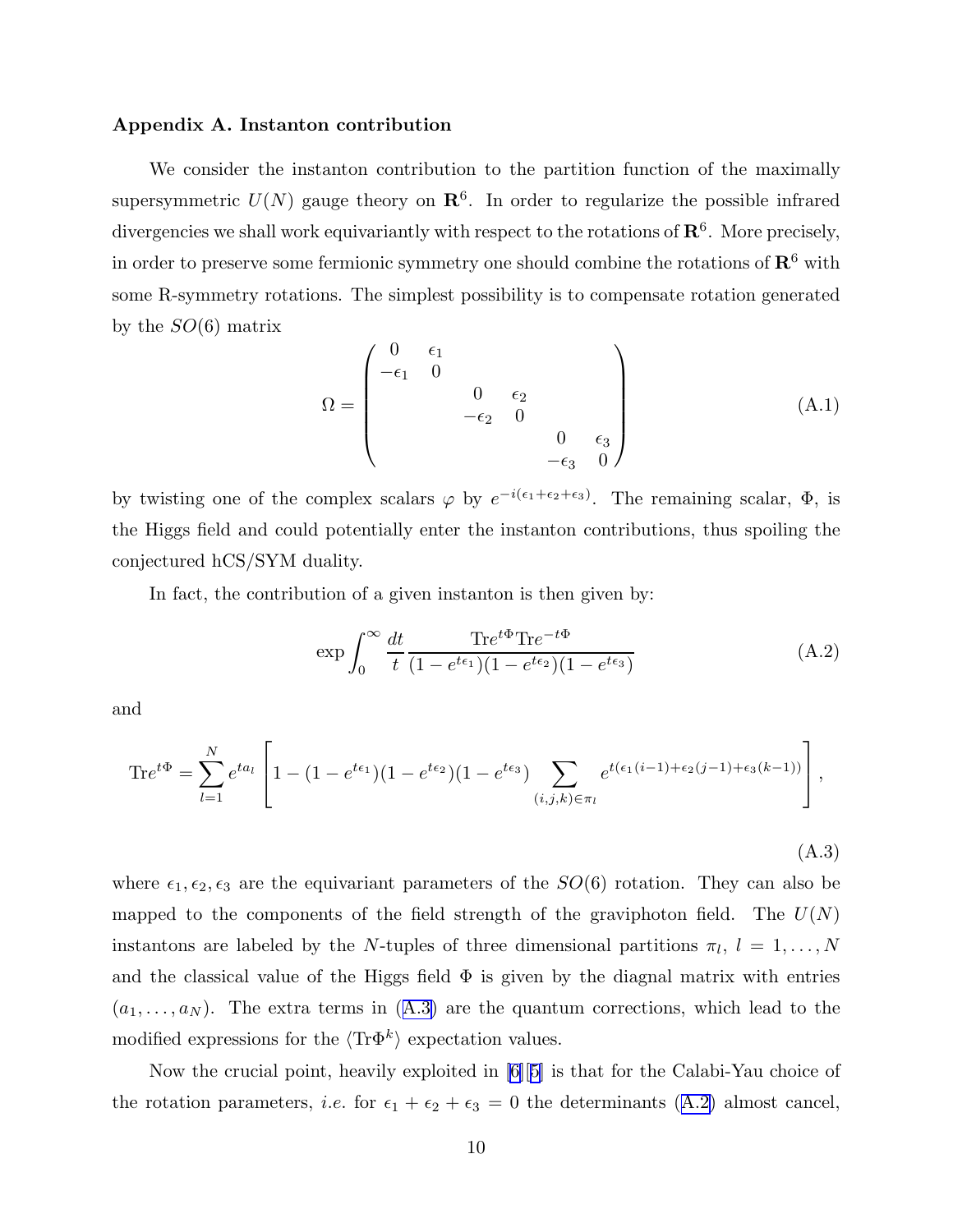leaving only the overall sign  $(-) \sum_{l} |\pi_l|$  and the universal perturbative factor independent of  $\pi_l$ :

$$
Z^{pert} = \exp \sum_{l,m} \gamma \left(\frac{a_l - a_m}{\Lambda}\right)
$$
  

$$
\gamma(x) = \frac{d}{ds} \bigg|_{s=0} \left(\frac{1}{\Gamma(s)} \int_0^\infty \frac{dt}{t} t^s \frac{e^{-tx}}{(1 - e^{t\epsilon_1})(1 - e^{t\epsilon_2})(1 - e^{t\epsilon_3})}\right).
$$
 (A.4)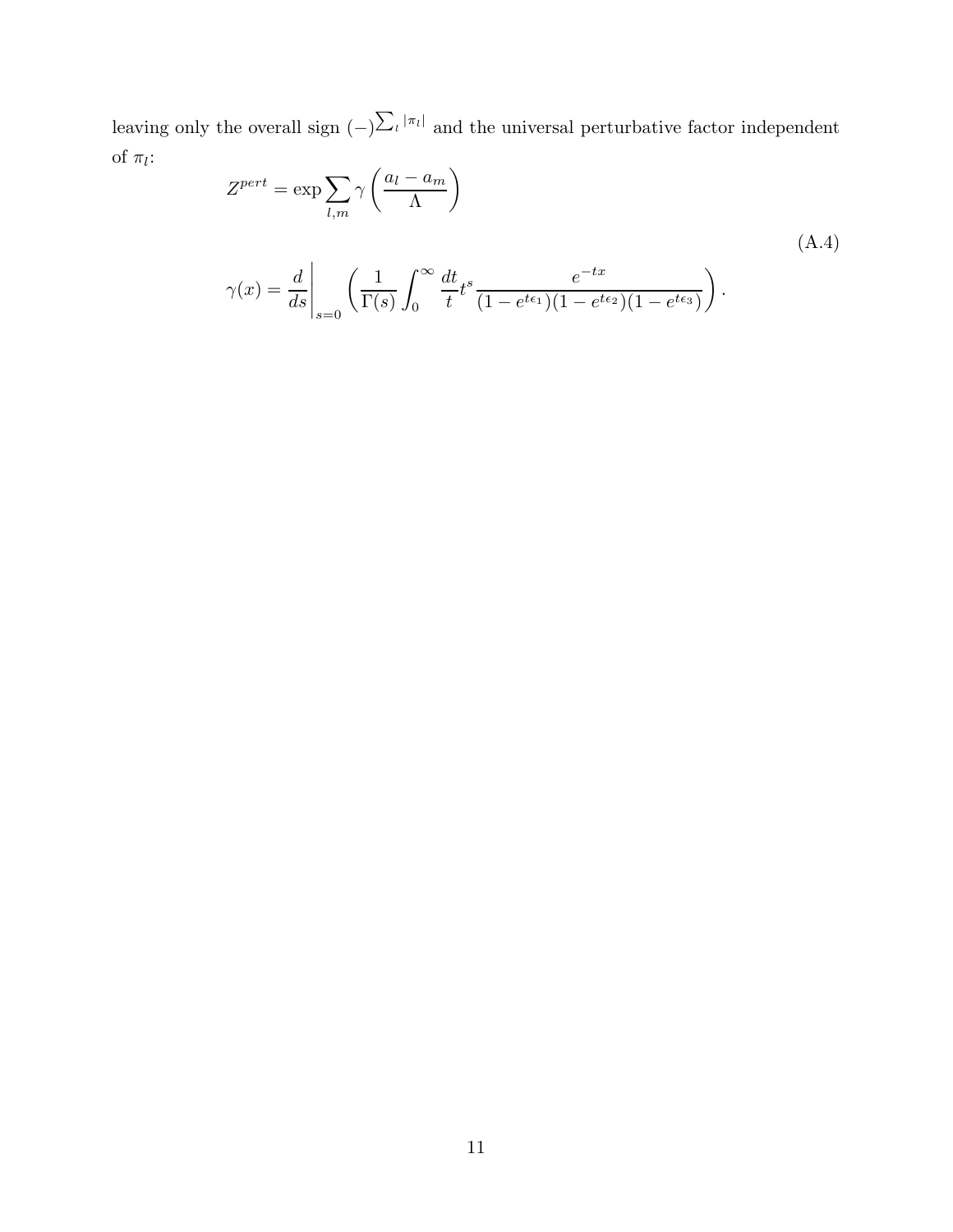# References

- <span id="page-12-0"></span>[1] A. Neitzke and C. Vafa,  $\mathcal{W} = 2$  strings and the twistorial Calabi-Yau," [hep](http://arXiv.org/abs/hep-th/0402128)[th/0402128](http://arXiv.org/abs/hep-th/0402128).
- [2] E. Witten, "Perturbative gauge theory as a string theory in twistor space," [hep](http://arXiv.org/abs/hep-th/0312171)[th/0312171](http://arXiv.org/abs/hep-th/0312171).
- [3] R. Gopakumar and C. Vafa, "M-theory and topological strings. I," [hep-th/9809187](http://arXiv.org/abs/hep-th/9809187); "M-theory and topological strings. II," [hep-th/9812127](http://arXiv.org/abs/hep-th/9812127).
- [4] A. Okounkov, N. Reshetikhin, and C. Vafa, "Quantum Calabi-Yau and classical crystals", [hep-th/0309208](http://arXiv.org/abs/hep-th/0309208).
- [5] A. Iqbal, N. Nekrasov, A. Okounkov, and C. Vafa, "Quantum foam and topological strings," [hep-th/0312022](http://arXiv.org/abs/hep-th/0312022).
- [6] D. Maulik, N. Nekrasov, A. Okounkov, and R. Pandharipande, "Gromov-Witten theory and Donaldson-Thomas theory," [math.AG/0312059](http://arXiv.org/abs/math/0312059).
- [7] A. Losev, A. Marshakov, and N. Nekrasov, "Small instantons, little strings and free fermions," [hep-th/0302191](http://arXiv.org/abs/hep-th/0302191), in: From fields to strings: circumnavigating theoretical physics, Ian Kogan Memorial Volume, M. Shifman, A. Vainshtein, and J. Wheater eds., World Scientific, Singapore.
- [8] C. Vafa, work in progress.
- [9] M. Aganagic, R. Dijkgraaf, A. Klemm, M. Marino, and C. Vafa, "Topological strings and integrable hierarchies," [hep-th/0312085](http://arXiv.org/abs/hep-th/0312085).
- [10] M.F. Atiyah, N.J. Hitchin, and I.M. Singer, "Self-duality in four dimensional Riemannian geometry," Proc. Roy. Soc. London Ser. A 362, 425 (1978).
- [11] C.H. Taubes, "The Existence of anti-self-dual conformal structures," J. Diff. Geom. 36, 163 (1992).
- [12] S.K. Donaldson and R. Friedman, "Connected sums of self dual manifolds and deformations of singular spaces," Nonlinearity 2, 197 (1989).
- [13] A. Strominger, Phys. Rev. Lett. **52**, 1733 (1984).
- [14] M. Bershadsky, S. Cecotti, H. Ooguri, and C. Vafa, "Kodaira-Spencer theory of gravity and exact results for quantum string amplitudes," Commun. Math. Phys. 165 (1994) 311-428, [hep-th/9309140](http://arXiv.org/abs/hep-th/9309140).
- [15] I. Antoniadis, E. Gava, K. S. Narain, and T. R. Taylor, "topological amplitudes in string theory," Nucl. Phys. B413 (1994) 162-184, [hep-th/9307158](http://arXiv.org/abs/hep-th/9307158).
- [16] G. Lopes Cardoso, B. de Wit, and T. Mohaupt, "Deviations from the area law for supersymmetric black holes," Fortsch. Phys. 48, 49 (2000), [hep-th/9904005](http://arXiv.org/abs/hep-th/9904005).
- [17] H. Ooguri, A. Strominger, and C. Vafa, work to appear.
- [18] E. Witten, "Chern-Simons gauge theory as a string theory," Prog. Math. 133, 637 (1995), [hep-th/9207094](http://arXiv.org/abs/hep-th/9207094).